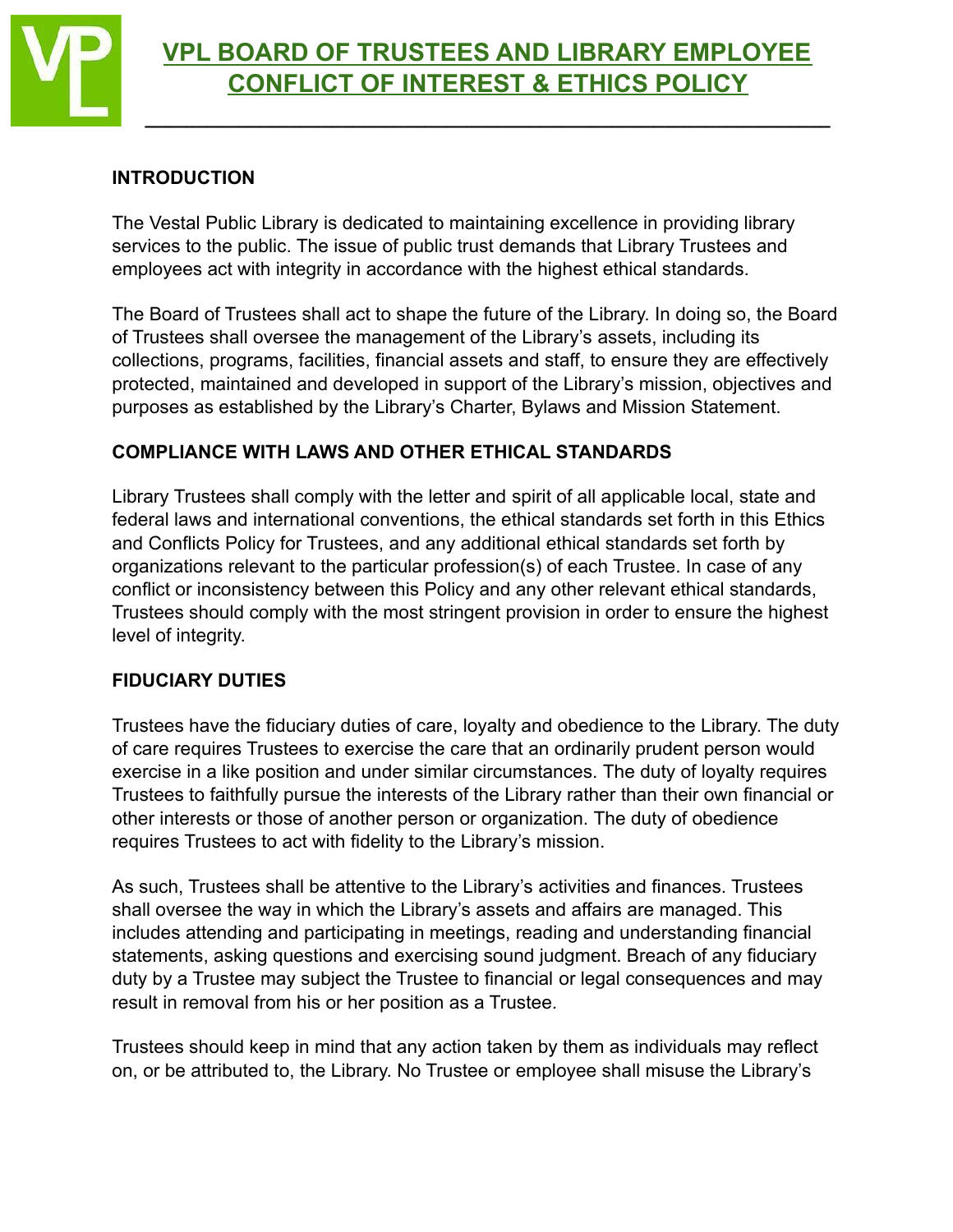

**\_\_\_\_\_\_\_\_\_\_\_\_\_\_\_\_\_\_\_\_\_\_\_\_\_\_\_\_\_\_\_\_\_\_\_\_\_\_\_\_\_\_\_\_\_\_\_\_\_\_\_\_\_\_\_\_\_\_\_\_\_\_\_\_\_\_**

name, reputation, property or services, nor shall any Trustee or employee compromise the Library's goodwill.

#### **CONFLICTS OF INTEREST**

The Library is committed to transparency and openness in its operations.

Prohibited conflicts of interest:

- 1. No Library Trustee or employee shall have an interest in any contract between the Library and a corporation or partnership of which he or she is an officer or employee when such Library Trustee or employee has the power to:
- (a) negotiate, prepare, authorize or approve the contract or authorize or approve payment thereunder; or
- (b) audit bills or claims under the contract; or
- (c) appoint an officer or employee who has any powers or duties set forth in (a) or (b) above.
- 2. No Library chief fiscal officer, Library treasurer, or his or her deputy or employee shall have an interest in a bank or trust company designated as a depository paying agent, registration agent or for investment of Library funds.
- 3. No Library Trustee or Employee shall be permitted to receive a personal, business or other benefit as a result of the Trustee's or employee's affiliation with the Library, other than the employee's employment compensation from the Library.
- 4. No Library Trustee or employee shall directly or indirectly solicit, accept or receive any money or gift having a value of \$75 or more, whether in the form of cash, check, loan, credit, services, travel, entertainment, hospitality, thing or promise, or any other form, from any person or organization doing business or intending to do business with the library, or rewarding a library employee or trustee for any official action on his or her part.
- 5. No Library Trustee or employee shall disclose confidential information acquired by him or her in the course of his or her official duties or use such information to further his or her personal interest.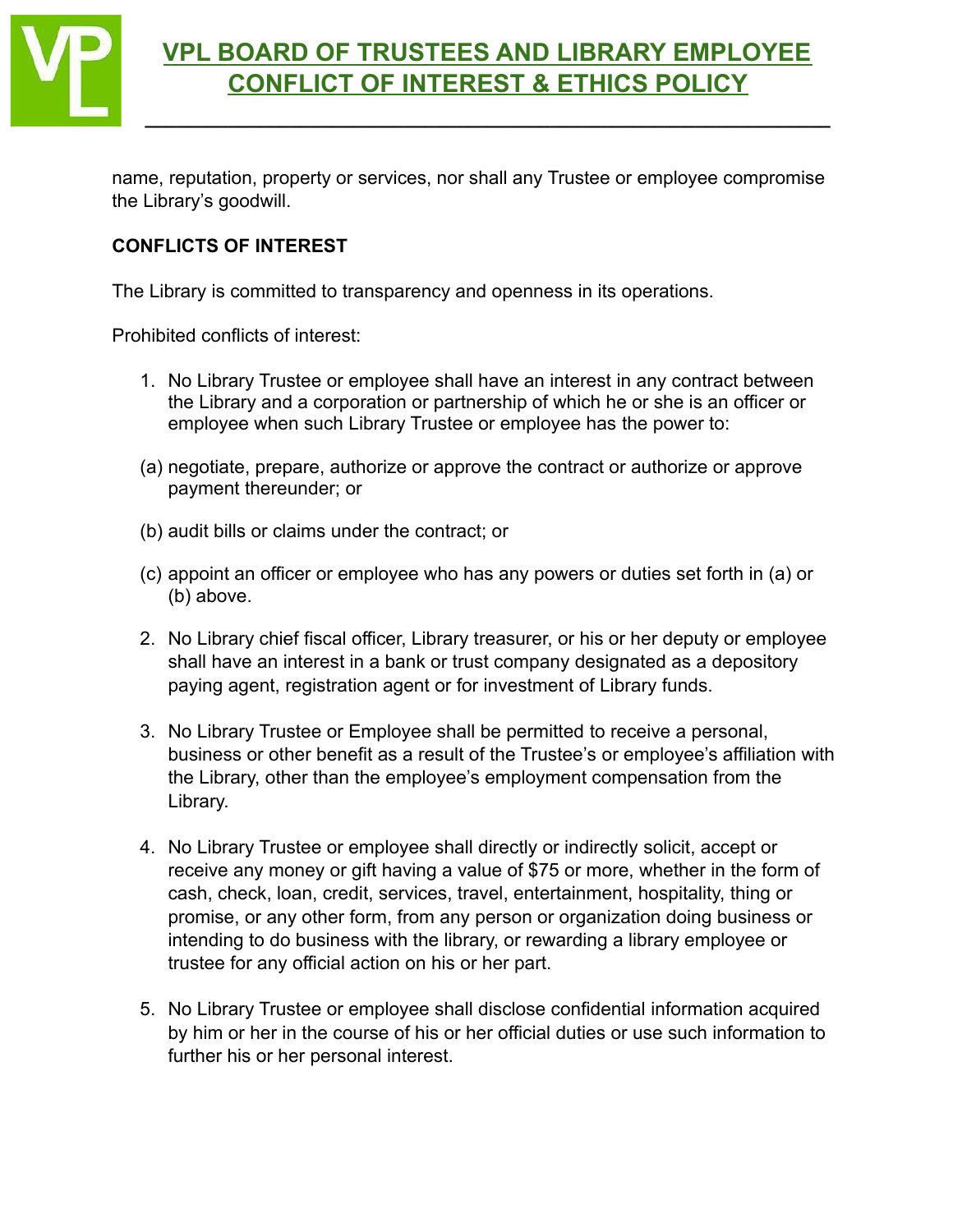

**\_\_\_\_\_\_\_\_\_\_\_\_\_\_\_\_\_\_\_\_\_\_\_\_\_\_\_\_\_\_\_\_\_\_\_\_\_\_\_\_\_\_\_\_\_\_\_\_\_\_\_\_\_\_\_\_\_\_\_\_\_\_\_\_\_\_**

## **AVOIDANCE OF CONFLICT OF INTEREST**

Each Trustee and employee shall exercise care to ensure that no harm to the Library's interests results from a conflict of interest between the Library's interests and any personal, business or other interests of the Trustee or any member of his or her Family. Trustees and employees should avoid situations in which a conflict of interest, or the appearance of a conflict of interest, could arise.

## **DISCLOSURE OF POTENTIAL CONFLICT OF INTEREST**

If any Trustee, employee or any member of their Family has, or reasonably expects to have, interests or affiliations that could be construed as creating a conflict or the appearance of a conflict with the interests of the Library, the Trustee or employee shall promptly inform the President of the Board of such conflict in writing. The President shall then promptly inform the entire Board of Trustees of such conflict.

Any Trustee aware of a personal conflict of interest regarding a matter coming before the Board shall bring this to the attention of the Board. The President of the Board shall rule as to whether the declaration is a conflict. If a conflict exists, the Trustee shall not vote on the matter and shall excuse him/herself from any discussion regarding the matter by leaving the room, and shall not be counted in determining the quorum if that has not already been established for the meeting. These points shall be recorded in the Minutes of such meetings.

A Trustee or employee shall not hire or vote for the hiring of any person related by blood or marriage as an employee of the library when the compensation of such employee is to be paid from public funds.

When a Board member perceives that another Trustee has a conflict of interest that has not been declared, the Board member may request the President to rule.

In the event that the President has a conflict or perceived conflict the Vice President will fulfill the role of investigating a ruling on the conflict.

Any conflict of interest brought to the attention of the Board shall be dealt with by the Board in accordance with this policy and applicable law.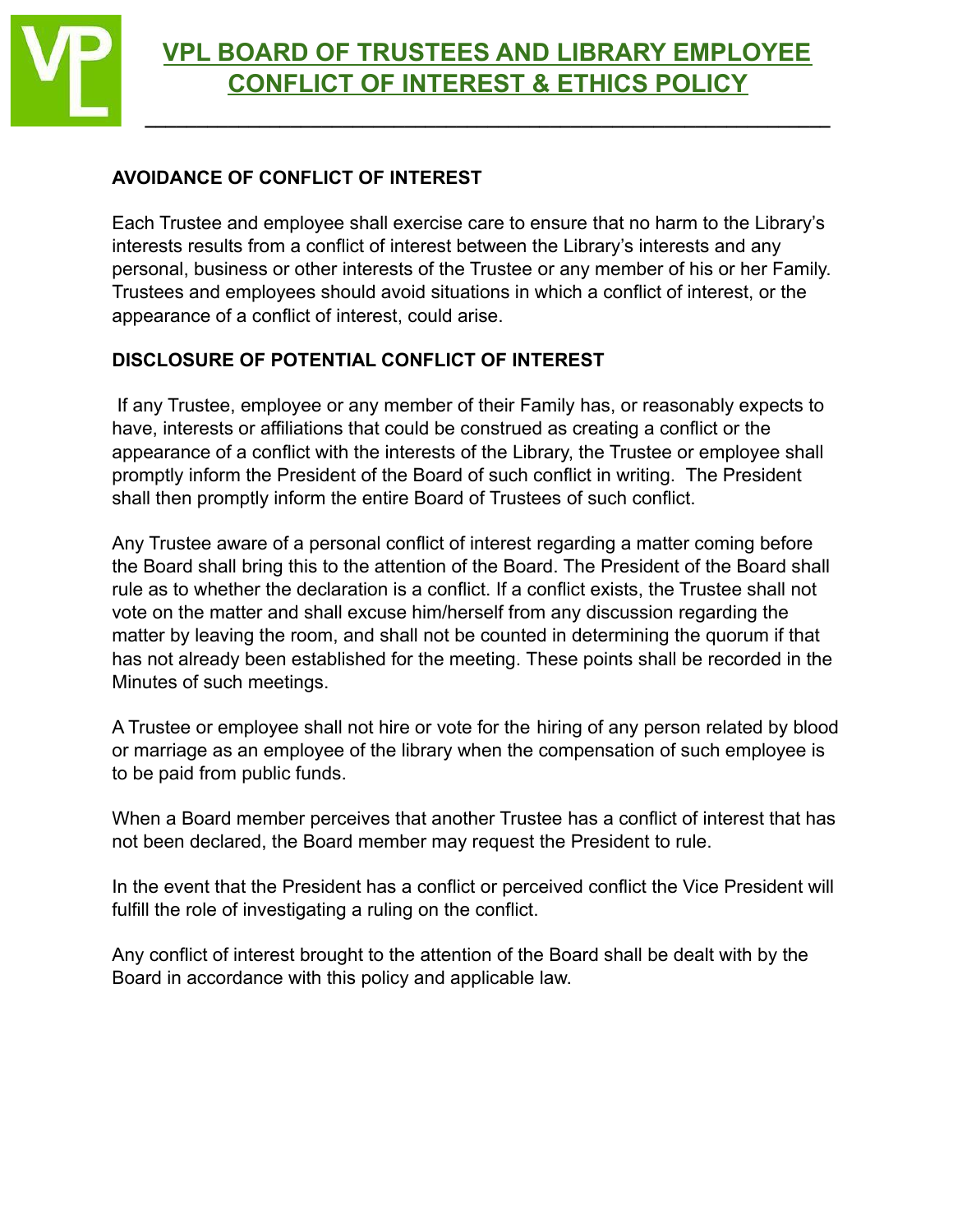

**\_\_\_\_\_\_\_\_\_\_\_\_\_\_\_\_\_\_\_\_\_\_\_\_\_\_\_\_\_\_\_\_\_\_\_\_\_\_\_\_\_\_\_\_\_\_\_\_\_\_\_\_\_\_\_\_\_\_\_\_\_\_\_\_\_\_**

## **EVALUATION OF POTENTIAL CONFLICT OF INTEREST**

The President of the Board shall review the information relating to any potential conflict of interest and shall take one of the following actions as they deem appropriate:

- finding that no conflict or potential conflict exists;
- finding that a conflict or potential conflict exists and that the situation resulting in such conflict should cease or not be permitted to proceed; or
- referring the actual or potential conflict of interest to General Counsel for consideration.

In all cases, the decision and/or recommendation shall be recorded in Library minutes.

## **VIOLATION OF POLICY**

- If the Board has reasonable cause to believe a Trustee or employee has failed to disclose actual or possible conflicts of interest, it shall inform the member of the basis for such belief and afford the member an opportunity to explain the alleged failure to disclose;
- If, after hearing the Trustee's or employee's response and after making further investigation as warranted by the circumstances, the Board determines if that person has failed to disclose an actual or possible conflict of interest;
- Appropriate disciplinary and corrective action follows.

## **LIBRARY RESOURCES**

Trustees and employees shall use Library resources for Library business only and not for personal gain or at the expense of patrons provided, however, that they may use Library resources in the same manner as any member of the general public. Library resources include, but are not limited to, Library collections, supplies, equipment, staff and premises.

## **CONFIDENTIAL INFORMATION**

Unless otherwise required by law, Trustees and employees shall not disclose confidential information obtained in the course of their duties as Trustees or employees.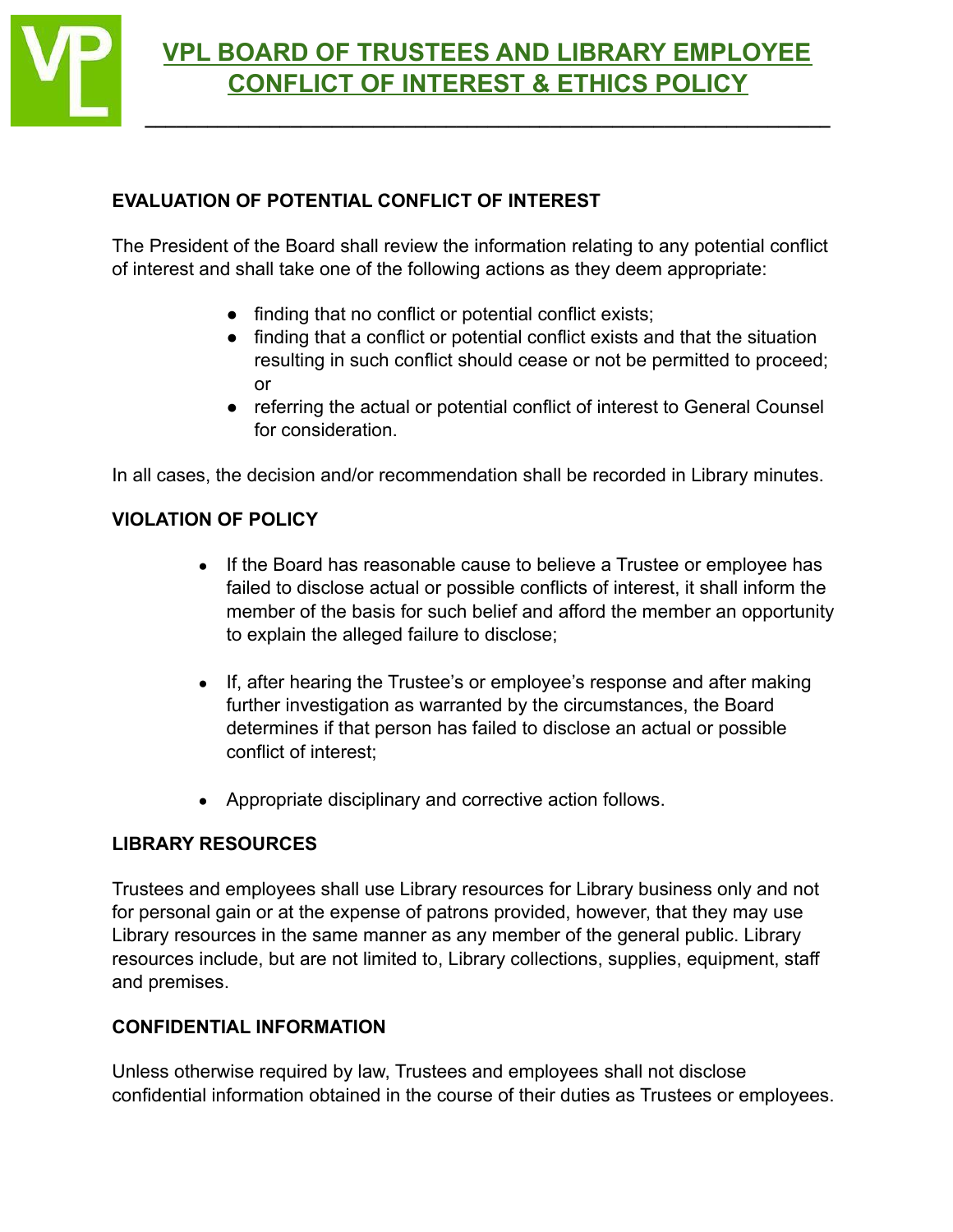

**\_\_\_\_\_\_\_\_\_\_\_\_\_\_\_\_\_\_\_\_\_\_\_\_\_\_\_\_\_\_\_\_\_\_\_\_\_\_\_\_\_\_\_\_\_\_\_\_\_\_\_\_\_\_\_\_\_\_\_\_\_\_\_\_\_\_**

Confidential information is any information that is not generally available to the public. The obligation to keep such information confidential shall continue after the cessation of a Trustee's term on the Board of Trustees or the employee's employment at the Library

## **TRUSTEE-STAFF RELATIONSHIP**

Trustees should not use their position to obtain unreasonable or excessive services or expertise from Library staff. Neither Trustees nor any member of a Trustee's family shall serve as paid employees of the Library unless approved in advance by the Board.

### **GIFTS**

Trustees and employees shall avoid activity that could be construed as illegal, improper or corrupt. In order to avoid the appearance of impropriety, Trustees, employees, and their family members may not knowingly accept, in connection with their official relationship with the Library or their performance of any duty as a Trustee, gifts with a value of \$100 or more from any one source in a calendar year (including a discount or special price on personal purchases) from any individual or organization that does business with, or that wishes to do business with, the Library.

#### **INTERPRETATION**

This Policy cannot describe all potential conflicts of interest or ethical issues that may arise, and its application may be uncertain at times. Trustees and employees should exercise the highest standards of ethical judgment and err on the side of caution. Trustees and employees are encouraged to consult with the President of the Board or Library Director if they have any questions as to the applicability of this Policy to a particular situation

## **STATEMENTS AND DOCUMENTATION**

When beginning formal association with the Library, each Director, Trustee, and employee shall sign a statement which affirms such person:

- Has received a copy of the conflicts of interest policy;
- Has read and understands the policy;
- Has agreed to comply with the policy;
- Understands the Library is charitable and in order to maintain its federal tax exemption it must engage primarily in activities which accomplish one or more of its tax exempt purposes.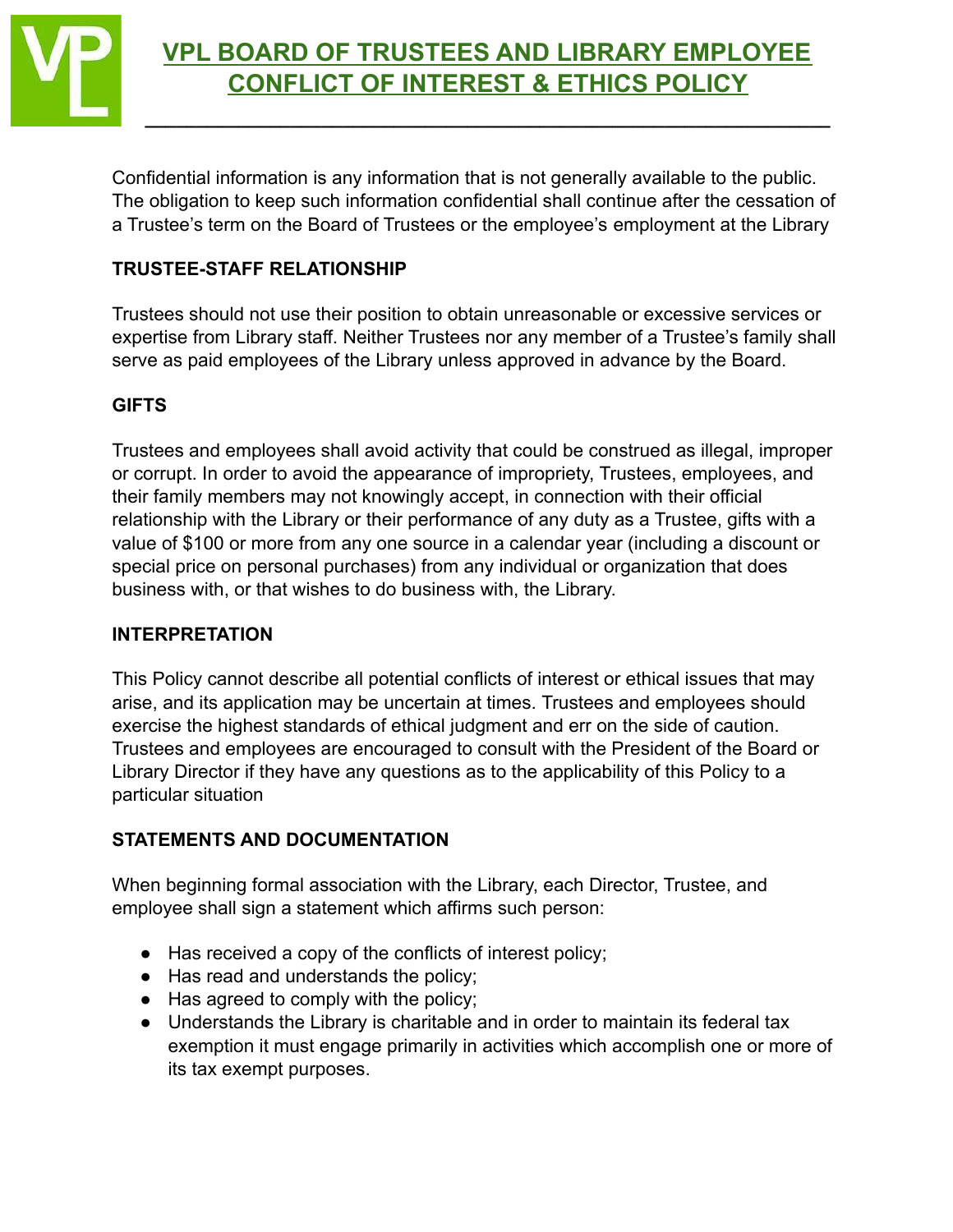

**\_\_\_\_\_\_\_\_\_\_\_\_\_\_\_\_\_\_\_\_\_\_\_\_\_\_\_\_\_\_\_\_\_\_\_\_\_\_\_\_\_\_\_\_\_\_\_\_\_\_\_\_\_\_\_\_\_\_\_\_\_\_\_\_\_\_**

### **STATEMENT OF ASSOCIATIONS**

This is to certify that I, as a Trustee or employee of the Vestal Public Library:

- I have received a copy of the Library's Ethics and Conflicts Policy for Trustees and Employees;
- I have read and understood the Policy;
- I agree to comply with the provisions of the Policy;
- If I or any member of my family has, or reasonably expects to have, now or in the future, any interests or affiliations that could be construed as creating a conflict or the appearance of a conflict with the interests of the library, I shall promptly inform the President of the Board of Trustees;
- I shall not vote on, approve or recommend any transaction in which I or any member of my family has any actual or potential conflict of interest. If I am present at a meeting of the Board, I shall leave the meeting during any discussion or vote relating to such matter.